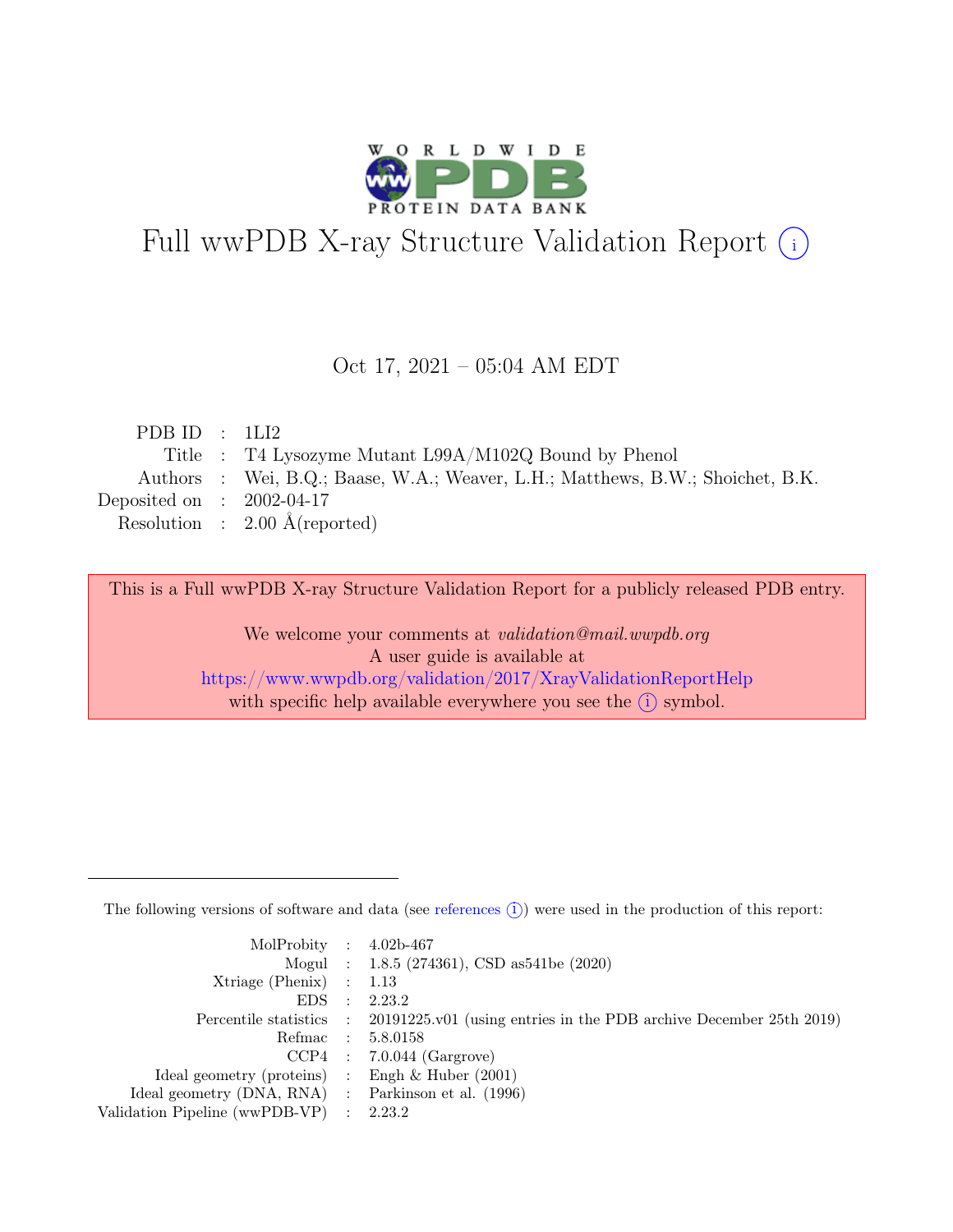# 1 Overall quality at a glance  $(i)$

The following experimental techniques were used to determine the structure: X-RAY DIFFRACTION

The reported resolution of this entry is 2.00 Å.

Percentile scores (ranging between 0-100) for global validation metrics of the entry are shown in the following graphic. The table shows the number of entries on which the scores are based.



| Metric                | Whole archive<br>$(\#\text{Entries})$ | Similar resolution<br>$(\# \text{Entries}, \text{ resolution range}(\text{A}))$ |
|-----------------------|---------------------------------------|---------------------------------------------------------------------------------|
| Clashscore            | 141614                                | $9178(2.00-2.00)$                                                               |
| Ramachandran outliers | 138981                                | $9054(2.00-2.00)$                                                               |
| Sidechain outliers    | 138945                                | $9053(2.00-2.00)$                                                               |
| RSRZ outliers         | 127900                                | 7900 (2.00-2.00)                                                                |

The table below summarises the geometric issues observed across the polymeric chains and their fit to the electron density. The red, orange, yellow and green segments of the lower bar indicate the fraction of residues that contain outliers for  $>=$  3, 2, 1 and 0 types of geometric quality criteria respectively. A grey segment represents the fraction of residues that are not modelled. The numeric value for each fraction is indicated below the corresponding segment, with a dot representing fractions <=5% The upper red bar (where present) indicates the fraction of residues that have poor fit to the electron density. The numeric value is given above the bar.

| Mol | $\mathrm{Chain}$ | Length | Quality of chain |     |    |  |  |  |
|-----|------------------|--------|------------------|-----|----|--|--|--|
|     |                  | 164    | 67%              | 26% | 6% |  |  |  |

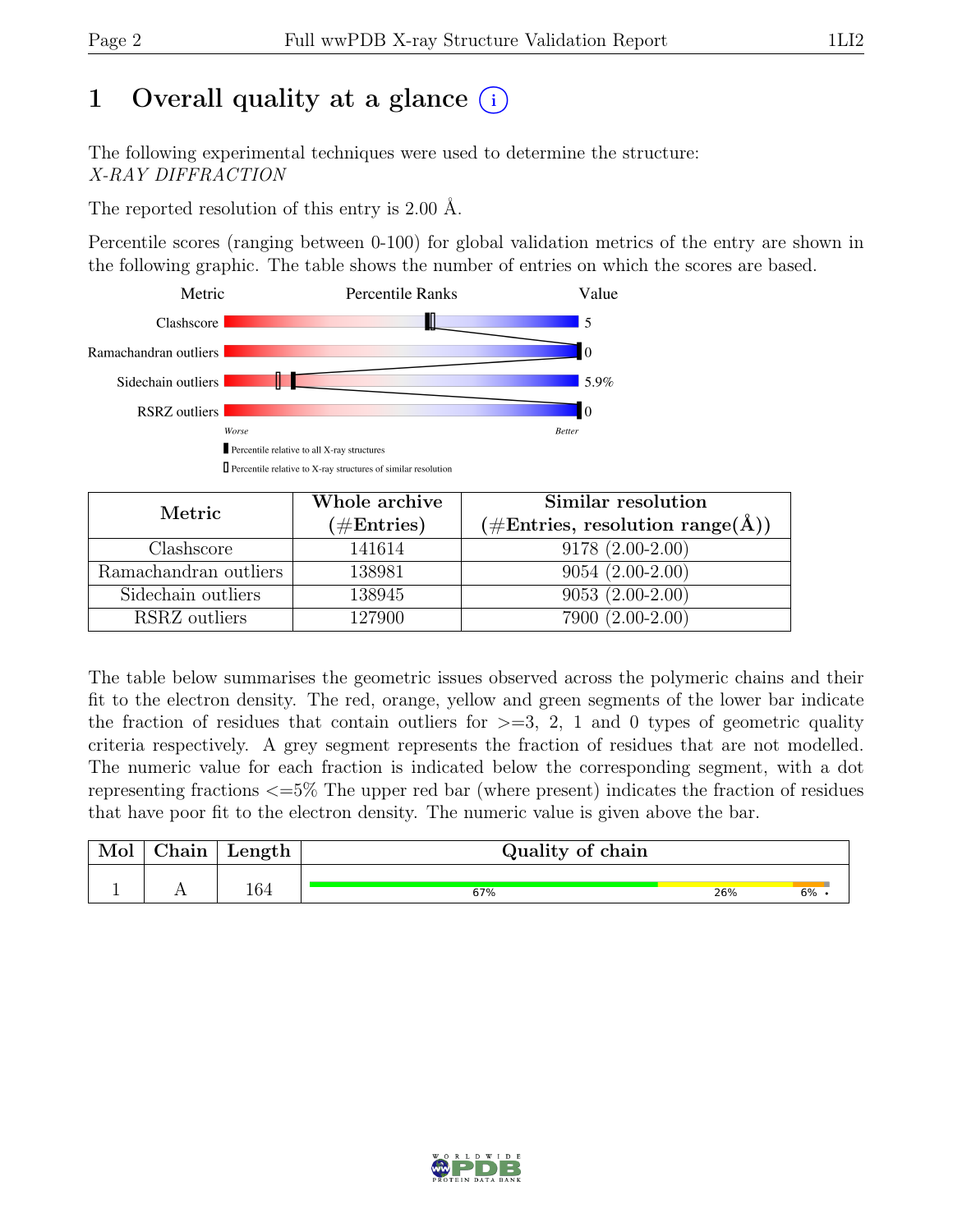# 2 Entry composition (i)

There are 5 unique types of molecules in this entry. The entry contains 1373 atoms, of which 0 are hydrogens and 0 are deuteriums.

In the tables below, the ZeroOcc column contains the number of atoms modelled with zero occupancy, the AltConf column contains the number of residues with at least one atom in alternate conformation and the Trace column contains the number of residues modelled with at most 2 atoms.

• Molecule 1 is a protein called Lysozyme.

| Mol | $\operatorname{\mathsf{Chain}}$ : | $\perp$ Residues | Atoms         |     |     | $ZeroOcc \mid AltConf \mid Trace$ |  |  |  |
|-----|-----------------------------------|------------------|---------------|-----|-----|-----------------------------------|--|--|--|
|     |                                   | 162              | Total<br>1290 | 810 | 236 | 238                               |  |  |  |

There are 2 discrepancies between the modelled and reference sequences:

|      | Chain   Residue   Modelled   Actual |     | Comment                          | Reference |
|------|-------------------------------------|-----|----------------------------------|-----------|
| 99   |                                     | LEU | engineered mutation   UNP P00720 |           |
| 102. | GLN                                 | MET | engineered mutation   UNP P00720 |           |

• Molecule 2 is CHLORIDE ION (three-letter code: CL) (formula: Cl).

|  | Mol   Chain   Residues | Atoms | $ZeroOcc$   AltConf |  |
|--|------------------------|-------|---------------------|--|
|  |                        | Total |                     |  |

• Molecule 3 is PHENOL (three-letter code: IPH) (formula:  $C_6H_6O$ ).



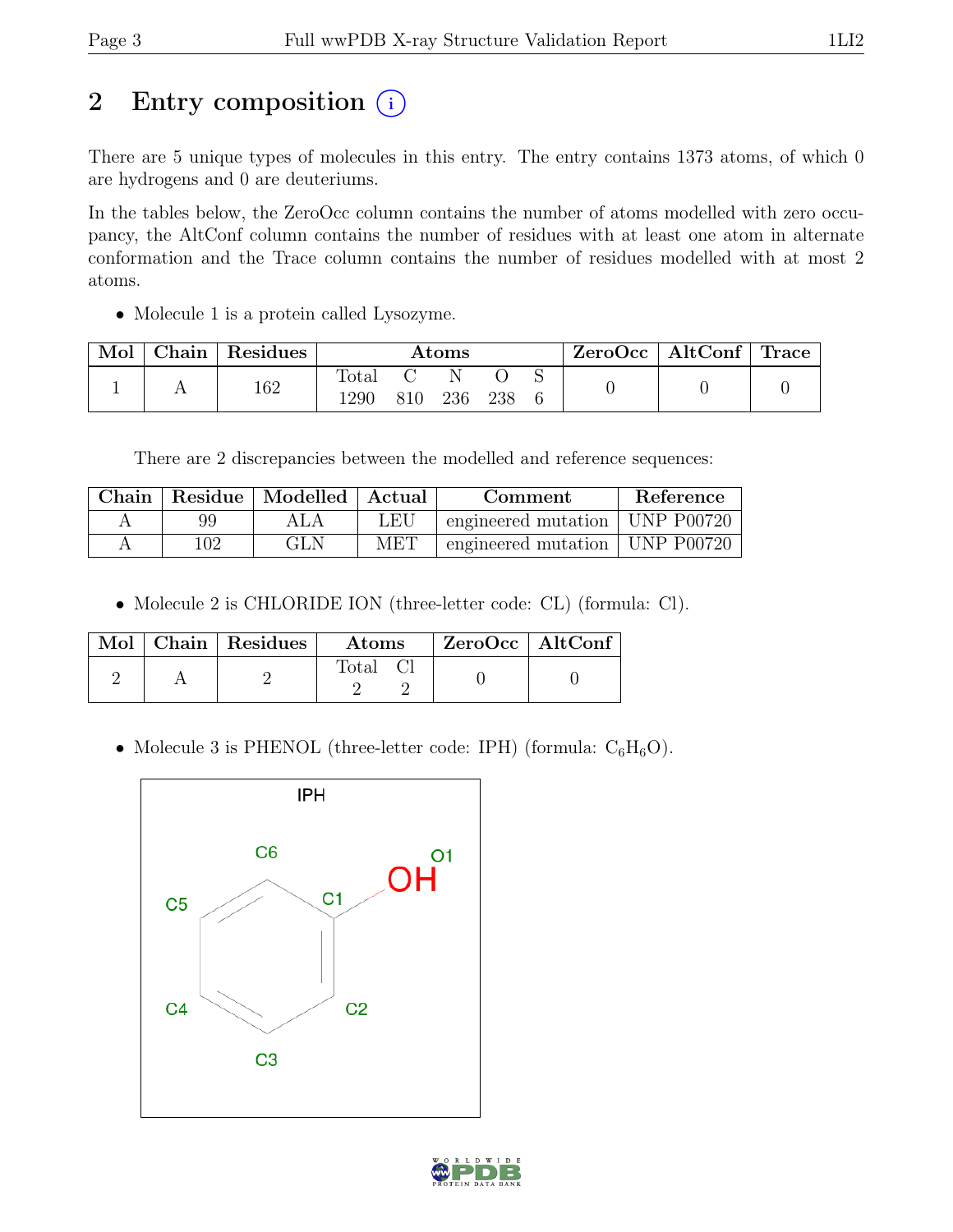|  | Mol   Chain   Residues | <b>Atoms</b> |  |  | $ZeroOcc \   \ AltConf \  $ |  |
|--|------------------------|--------------|--|--|-----------------------------|--|
|  |                        | Total C      |  |  |                             |  |

• Molecule 4 is BETA-MERCAPTOETHANOL (three-letter code: BME) (formula:  $C_2H_6OS$ ).



|  | Mol   Chain   Residues | Atoms       |  |     |  | $ZeroOcc \   \$ AltConf |
|--|------------------------|-------------|--|-----|--|-------------------------|
|  |                        | Total C O S |  | 2 1 |  |                         |
|  |                        | Total C O S |  |     |  |                         |

 $\bullet\,$  Molecule 5 is water.

|  | $\sqrt{\text{Mol}}$ Chain   Residues | $\boldsymbol{\mathrm{Atoms}}$ |  | ZeroOcc   AltConf |
|--|--------------------------------------|-------------------------------|--|-------------------|
|  |                                      | Total                         |  |                   |

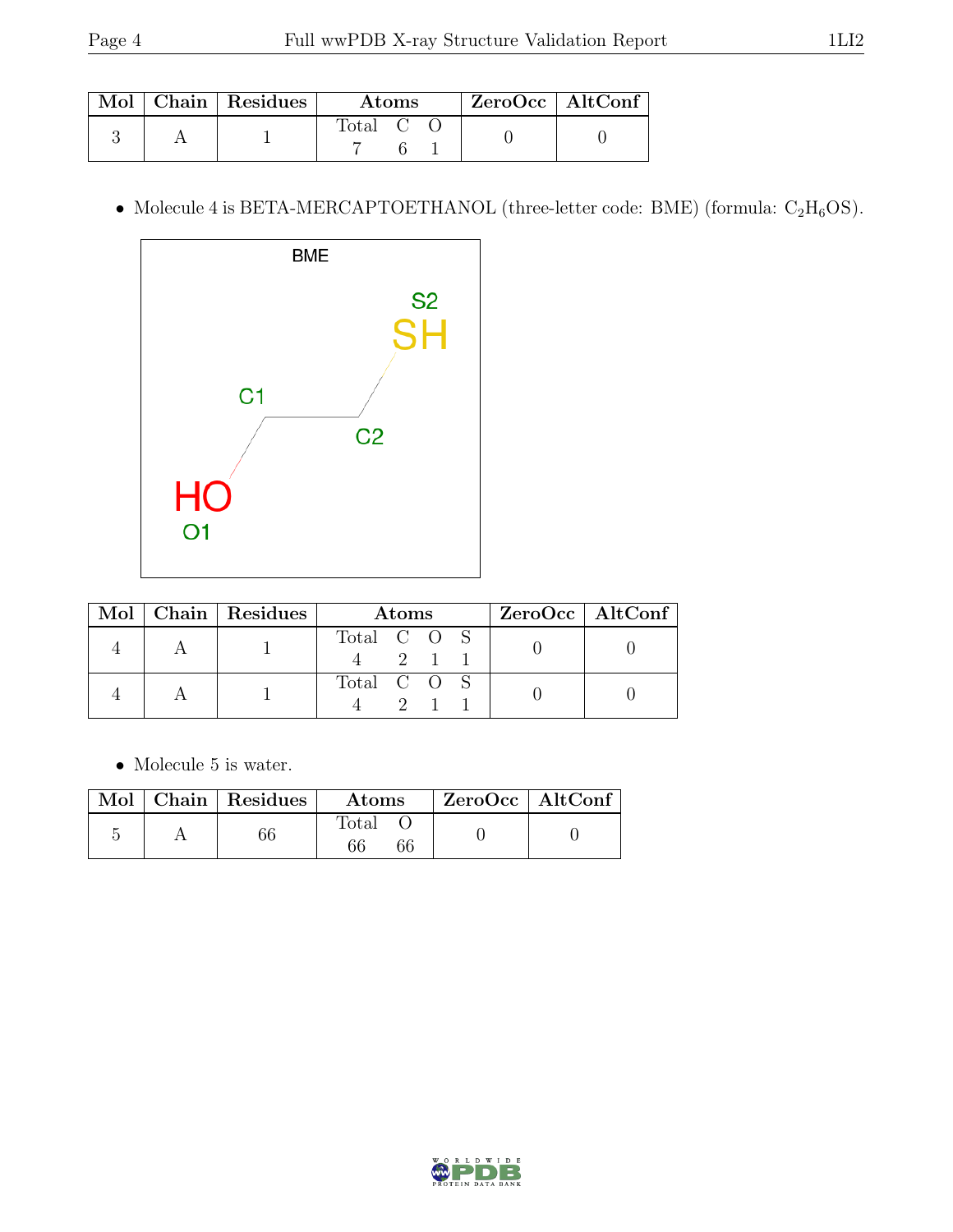# 3 Residue-property plots  $(i)$

These plots are drawn for all protein, RNA, DNA and oligosaccharide chains in the entry. The first graphic for a chain summarises the proportions of the various outlier classes displayed in the second graphic. The second graphic shows the sequence view annotated by issues in geometry and electron density. Residues are color-coded according to the number of geometric quality criteria for which they contain at least one outlier:  $green = 0$ , yellow  $= 1$ , orange  $= 2$  and red  $= 3$  or more. A red dot above a residue indicates a poor fit to the electron density (RSRZ > 2). Stretches of 2 or more consecutive residues without any outlier are shown as a green connector. Residues present in the sample, but not in the model, are shown in grey.



• Molecule 1: Lysozyme

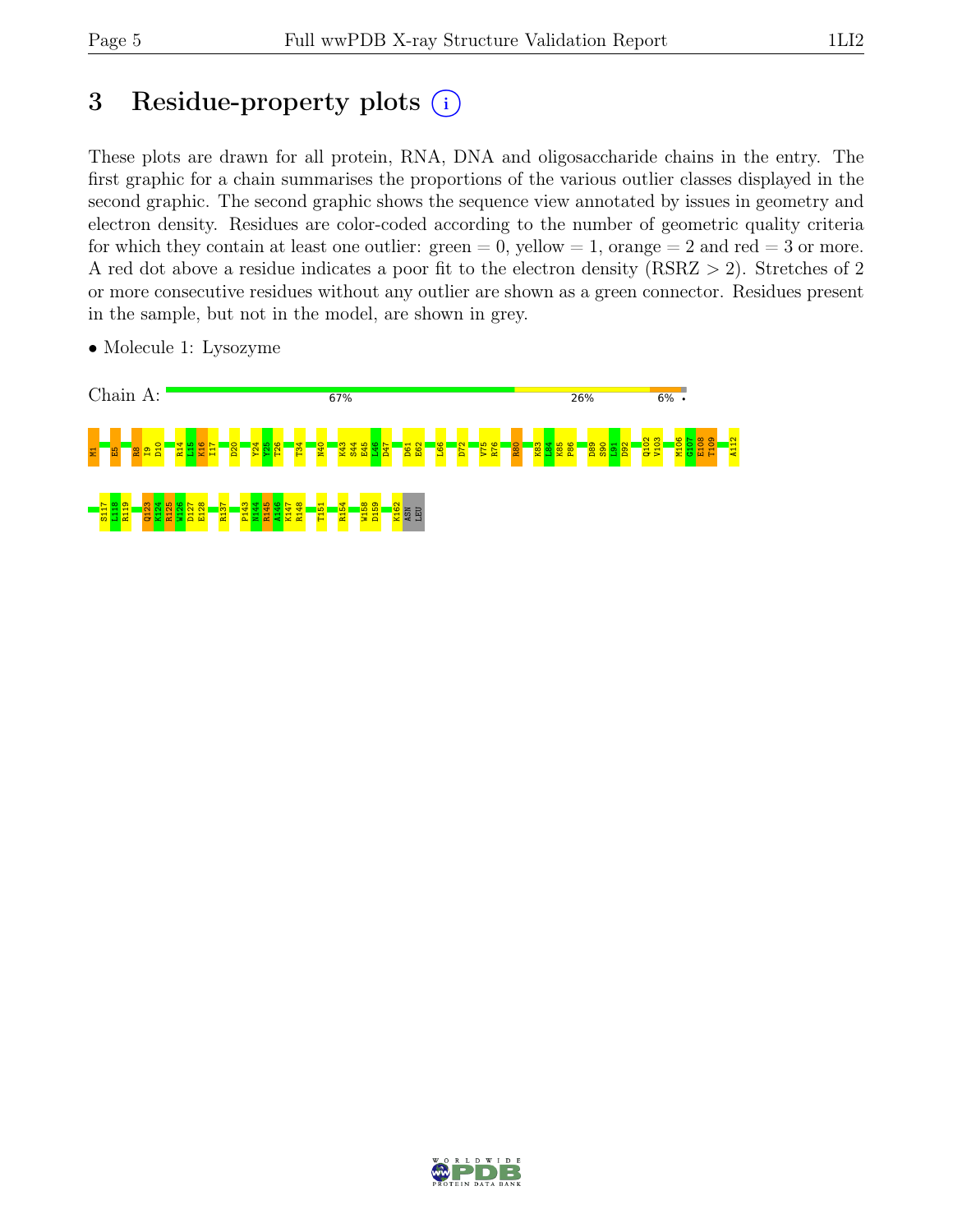# 4 Data and refinement statistics  $(i)$

| Property                                                             | Value                                            | Source     |
|----------------------------------------------------------------------|--------------------------------------------------|------------|
| $\overline{S}$ pace group                                            | P 32 2 1                                         | Depositor  |
| Cell constants                                                       | $60.80\text{\AA}$<br>97.40Å<br>$60.80\text{\AA}$ |            |
| a, b, c, $\alpha$ , $\beta$ , $\gamma$                               | $90.00^\circ$<br>$90.00^\circ$<br>$120.00^\circ$ | Depositor  |
| Resolution $(A)$                                                     | 15.00<br>2.00<br>$\equiv$ .                      | Depositor  |
|                                                                      | 19.01<br>1.97                                    | <b>EDS</b> |
| % Data completeness                                                  | 89.0 (15.00-2.00)                                | Depositor  |
| (in resolution range)                                                | 89.7 (19.01-1.97)                                | <b>EDS</b> |
| $R_{merge}$                                                          | 0.05                                             | Depositor  |
| $\mathrm{R}_{sym}$                                                   | (Not available)                                  | Depositor  |
| $\langle I/\sigma(I) \rangle$ <sup>1</sup>                           | 1.12 (at $1.97\text{\AA}$ )                      | Xtriage    |
| Refinement program                                                   | <b>TNT</b>                                       | Depositor  |
|                                                                      | 0.168<br>(Not available)<br>$\ddot{\phantom{a}}$ | Depositor  |
| $R, R_{free}$                                                        | (Not available)<br>0.158                         | DCC        |
| $R_{free}$ test set                                                  | No test flags present.                           | wwPDB-VP   |
| Wilson B-factor $(A^2)$                                              | 18.2                                             | Xtriage    |
| Anisotropy                                                           | 0.260                                            | Xtriage    |
| Bulk solvent $k_{sol}(e/\mathring{A}^3)$ , $B_{sol}(\mathring{A}^2)$ | 0.30, 88.8                                       | <b>EDS</b> |
| L-test for twinning <sup>2</sup>                                     | $< L >$ = 0.48, $< L^2 >$ = 0.30                 | Xtriage    |
| Estimated twinning fraction                                          | $0.045$ for $-h,-k,l$                            | Xtriage    |
| $F_o, F_c$ correlation                                               | 0.96                                             | <b>EDS</b> |
| Total number of atoms                                                | 1373                                             | wwPDB-VP   |
| Average B, all atoms $(A^2)$                                         | $25.0\,$                                         | wwPDB-VP   |

Xtriage's analysis on translational NCS is as follows: The largest off-origin peak in the Patterson function is 7.50% of the height of the origin peak. No significant pseudotranslation is detected.

<sup>&</sup>lt;sup>2</sup>Theoretical values of  $\langle |L| \rangle$ ,  $\langle L^2 \rangle$  for acentric reflections are 0.5, 0.333 respectively for untwinned datasets, and 0.375, 0.2 for perfectly twinned datasets.



<span id="page-5-1"></span><span id="page-5-0"></span><sup>1</sup> Intensities estimated from amplitudes.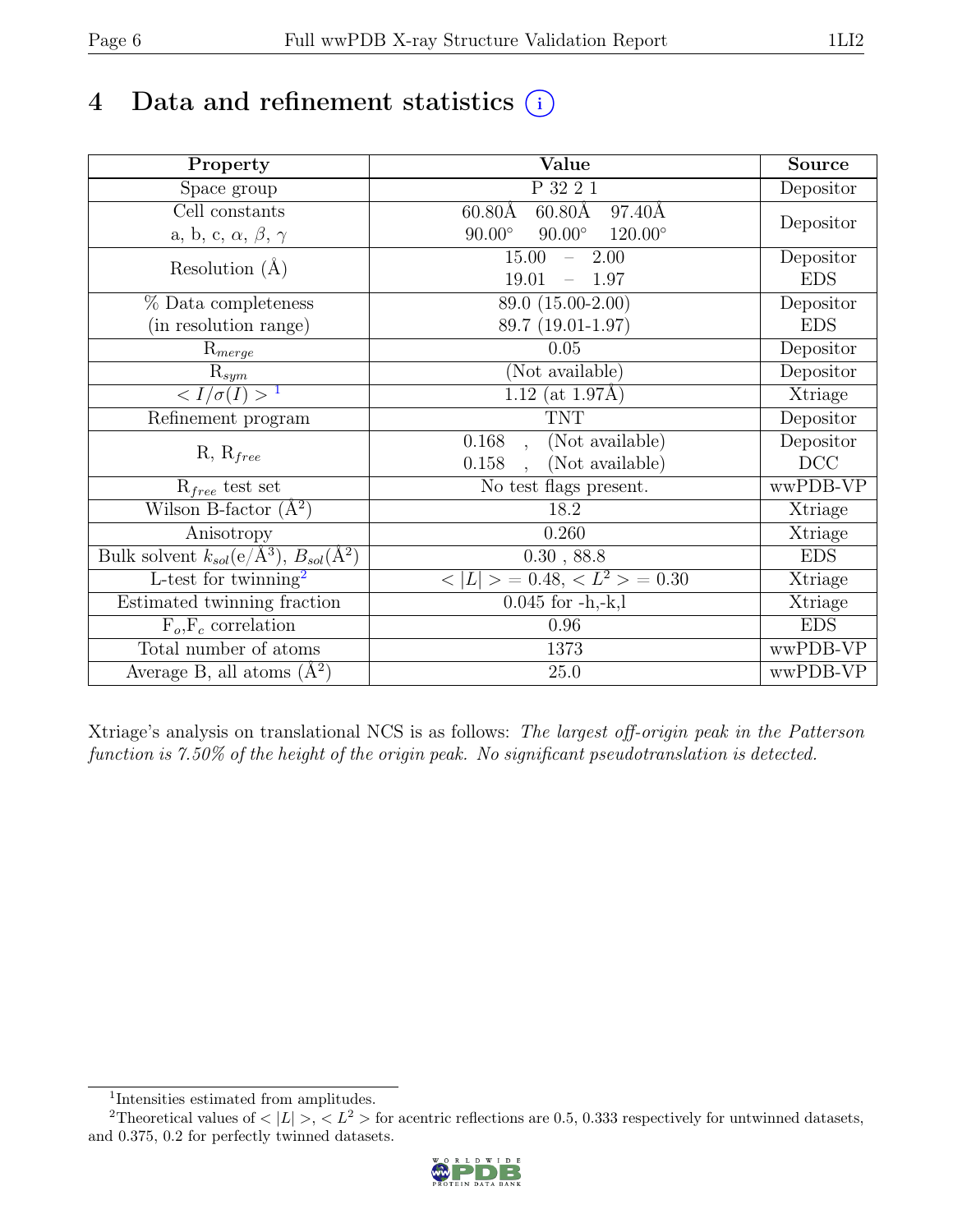# 5 Model quality  $(i)$

## 5.1 Standard geometry (i)

Bond lengths and bond angles in the following residue types are not validated in this section: CL, BME, IPH

The Z score for a bond length (or angle) is the number of standard deviations the observed value is removed from the expected value. A bond length (or angle) with  $|Z| > 5$  is considered an outlier worth inspection. RMSZ is the root-mean-square of all Z scores of the bond lengths (or angles).

| Mol | Chain |          | Bond lengths    | Bond angles |                     |  |
|-----|-------|----------|-----------------|-------------|---------------------|--|
|     |       | RMSZ     | # $ Z  > 5$     | RMSZ        | $\# Z $             |  |
|     |       | $1.02\,$ | $5/1310(0.4\%)$ | 1.90        | $50/1764$ $(2.8\%)$ |  |

All (5) bond length outliers are listed below:

| Mol | ⊥ Chain <sup>+</sup> |     | $ $ Res $ $ Type $ $ | $\bold{Atoms}$  | $\mathbf{Z}$       | $\big $ Observed $(A)$ | Ideal(A) |
|-----|----------------------|-----|----------------------|-----------------|--------------------|------------------------|----------|
|     |                      | 108 | <b>GLU</b>           | $CD-OE2$   6.17 |                    | 1.32                   | 1.25     |
|     |                      | 62  | GLU                  | $CD-OE2$ 6.11   |                    | 1.32                   | 1.25     |
|     |                      | 128 | GLU                  | $CD-OE2$        | 5.81               | 1.32                   | 1.25     |
|     |                      | 5   | GLU                  | $CD-OE2$        | $\vert 5.22 \vert$ | 1.31                   | 1.25     |
|     |                      | 45  |                      | CD-OE2          | 5.09               | 1.31                   | 1.25     |

| Mol         | Chain            | Res | <b>Type</b> | Atoms          | Z        | Observed $({}^o)$ | Ideal(°) |
|-------------|------------------|-----|-------------|----------------|----------|-------------------|----------|
| 1           | А                | 112 | <b>ALA</b>  | $CB-CA-C$      | 12.07    | 128.21            | 110.10   |
| 1           | А                | 47  | <b>ASP</b>  | $CB-CG-OD1$    | 11.96    | 129.07            | 118.30   |
| $\mathbf 1$ | A                | 109 | <b>THR</b>  | $CA$ -CB-CG2   | $-11.42$ | 96.42             | 112.40   |
| 1           | А                | 47  | <b>ASP</b>  | $CB-CG-OD2$    | $-10.54$ | 108.81            | 118.30   |
| 1           | A                | 127 | <b>ASP</b>  | CB-CG-OD2      | $-9.74$  | 109.54            | 118.30   |
| 1           | $\boldsymbol{A}$ | 127 | <b>ASP</b>  | $CB-CG-OD1$    | 9.45     | 126.81            | 118.30   |
| $\mathbf 1$ | A                | 40  | <b>ASN</b>  | $CB-CA-C$      | 8.82     | 128.03            | 110.40   |
| $\mathbf 1$ | А                | 72  | <b>ASP</b>  | $CB-CG-OD2$    | $-8.63$  | 110.53            | 118.30   |
| 1           | A                | 108 | <b>GLU</b>  | $CB-CA-C$      | 8.34     | 127.09            | 110.40   |
| 1           | A                | 148 | ARG         | $NE- CZ- N H1$ | 7.98     | 124.29            | 120.30   |
| 1           | A                | 92  | <b>ASP</b>  | $CB-CG-OD2$    | $-7.87$  | 111.22            | 118.30   |
| $\mathbf 1$ | А                | 20  | <b>ASP</b>  | CB-CG-OD1      | 7.07     | 124.66            | 118.30   |
| 1           | А                | 92  | <b>ASP</b>  | CB-CG-OD1      | 6.96     | 124.56            | 118.30   |
| $\mathbf 1$ | A                | 117 | <b>SER</b>  | $CB-CA-C$      | $-6.90$  | 96.98             | 110.10   |
| 1           | A                | 102 | <b>GLN</b>  | $CB-CA-C$      | $-6.82$  | 96.75             | 110.40   |
| $\mathbf 1$ | А                | 137 | $\rm{ARG}$  | NE-CZ-NH2      | $-6.58$  | 117.01            | 120.30   |

All (50) bond angle outliers are listed below:

Continued on next page...

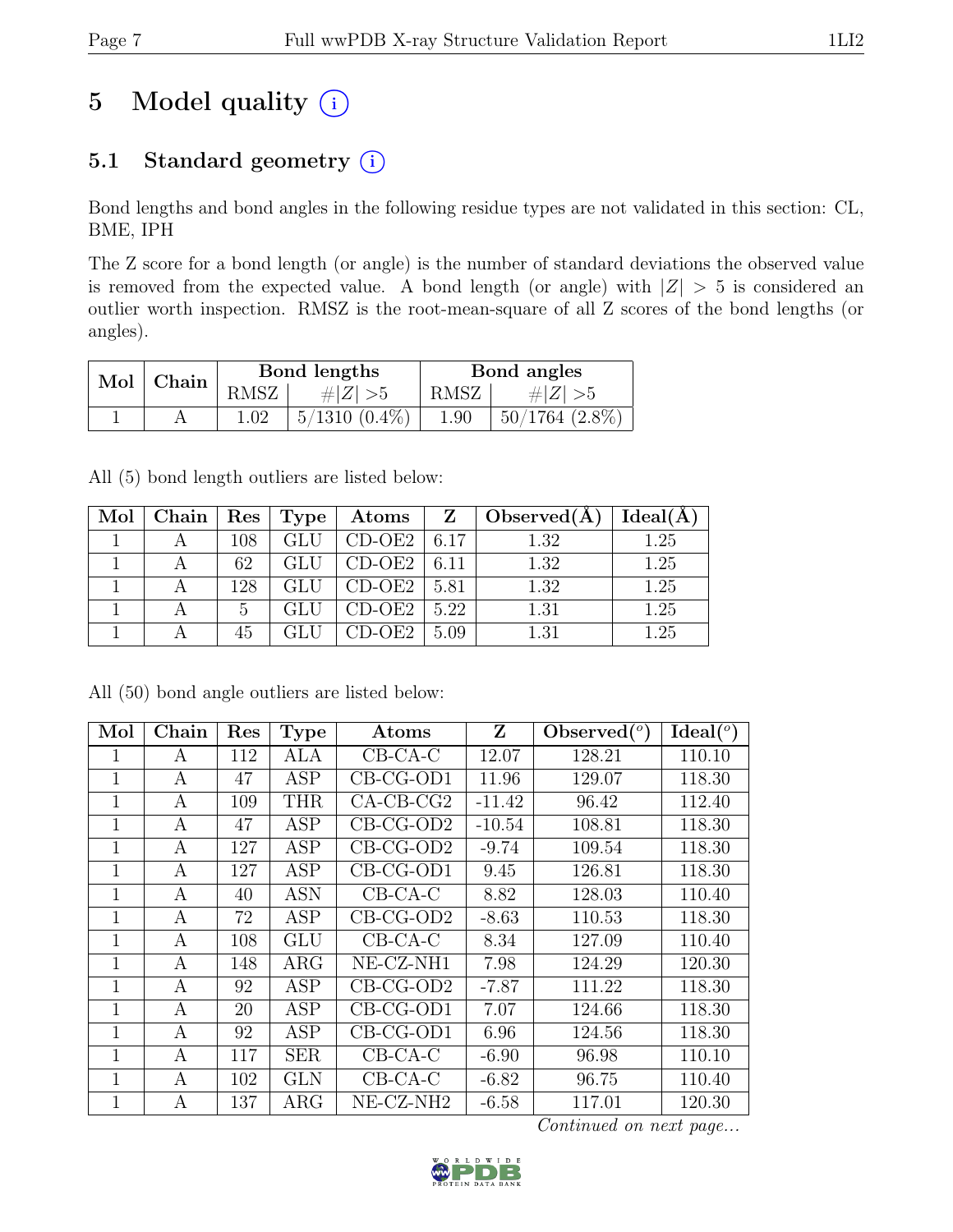| Mol            | Chain            | Res              | Type                    | $\overline{\mathbf{Z}}$<br>Atoms |                   | $\mathrm{Observed}(^o)$ | Ideal(°) |
|----------------|------------------|------------------|-------------------------|----------------------------------|-------------------|-------------------------|----------|
| $\mathbf{1}$   | $\boldsymbol{A}$ | 151              | <b>THR</b>              | $CA-CB-CG2$                      | 6.58              | 121.61                  | 112.40   |
| $\mathbf{1}$   | А                | 10               | <b>ASP</b>              | $CB-CG-OD2$                      | $-6.56$           | 112.39                  | 118.30   |
| $\mathbf{1}$   | $\boldsymbol{A}$ | 76               | $\overline{\text{ARG}}$ | $CB-CA-C$                        | 6.41              | 123.23                  | 110.40   |
| $\mathbf{1}$   | $\boldsymbol{A}$ | 159              | $\overline{\text{ASP}}$ | $CB-CG-OD2$                      | $-6.28$           | 112.65                  | 118.30   |
| $\overline{1}$ | A                | 14               | $\overline{\text{ARG}}$ | $NE- CZ-NH2$                     | $-6.21$           | 117.20                  | 120.30   |
| $\overline{1}$ | $\boldsymbol{A}$ | $\overline{9}$   | ILE                     | $CG1-CB-CG2$                     | $-6.18$           | 97.80                   | 111.40   |
| $\mathbf{1}$   | A                | $\overline{61}$  | <b>ASP</b>              | $CB-CG-OD2$                      | $-6.17$           | 112.75                  | 118.30   |
| $\overline{1}$ | $\boldsymbol{A}$ | $90\,$           | SER                     | $CB-CA-C$                        | $-6.14$           | 98.44                   | 110.10   |
| $\overline{1}$ | А                | 76               | $\overline{\text{ARG}}$ | $NE- CZ- NH1$                    | 6.13              | 123.37                  | 120.30   |
| $\overline{1}$ | A                | $\overline{123}$ | GLN                     | $CB-CA-C$                        | $-6.11$           | 98.18                   | 110.40   |
| $\mathbf{1}$   | $\boldsymbol{A}$ | 119              | $\overline{\text{ARG}}$ | $CB-CA-C$                        | $-6.06$           | 98.27                   | 110.40   |
| $\mathbf{1}$   | А                | 145              | $\rm{ARG}$              | $CD-NE-CZ$                       | $-6.06$           | 115.11                  | 123.60   |
| $\overline{1}$ | $\overline{A}$   | $\overline{8}$   | $\rm{ARG}$              | $NE- CZ- NH1$                    | 6.01              | 123.30                  | 120.30   |
| $\overline{1}$ | $\boldsymbol{A}$ | 159              | <b>ASP</b>              | $CB-CG-OD1$                      | 6.00              | 123.70                  | 118.30   |
| $\overline{1}$ | $\boldsymbol{A}$ | $\overline{125}$ | $\rm{ARG}$              | $NE- CZ- NH1$                    | 5.97              | 123.29                  | 120.30   |
| $\overline{1}$ | $\boldsymbol{A}$ | 24               | <b>TYR</b>              | $CB-CA-C$                        | $-5.97$           | 98.46                   | 110.40   |
| $\overline{1}$ | $\boldsymbol{A}$ | $\overline{66}$  | <b>LEU</b>              | $CB-CA-C$                        | $-5.96$           | 98.87                   | 110.20   |
| $\mathbf{1}$   | $\boldsymbol{A}$ | 34               | <b>THR</b>              | $CA$ -CB-CG2                     | 5.84              | $\overline{120.58}$     | 112.40   |
| $\mathbf{1}$   | $\boldsymbol{A}$ | 106              | MET                     | $CB-CA-C$                        | $5.81\,$          | 122.02                  | 110.40   |
| $\overline{1}$ | А                | 145              | $\overline{\text{ARG}}$ | $NE- CZ-NH1$                     | $-5.81$           | 117.40                  | 120.30   |
| $\mathbf{1}$   | А                | 89               | <b>ASP</b>              | $CB-CG-OD2$                      | $-5.77$           | 113.11                  | 118.30   |
| $\overline{1}$ | $\boldsymbol{A}$ | $\overline{20}$  | <b>ASP</b>              | $CB-CG-OD2$                      | $-5.68$           | 113.19                  | 118.30   |
| $\overline{1}$ | А                | $\overline{61}$  | <b>ASP</b>              | $CB-CG-OD1$                      | 5.56              | 123.31                  | 118.30   |
| $\overline{1}$ | $\boldsymbol{A}$ | 26               | <b>THR</b>              | $CA-CB-CG2$                      | $\overline{5.50}$ | 120.11                  | 112.40   |
| $\overline{1}$ | $\boldsymbol{A}$ | 151              | <b>THR</b>              | $CB-CA-C$                        | $-5.49$           | 96.77                   | 111.60   |
| $\mathbf{1}$   | А                | 80               | $\rm{ARG}$              | $NE- CZ- NH1$                    | 5.47              | 123.04                  | 120.30   |
| $\overline{1}$ | $\overline{A}$   | 89               | $\overline{\text{ASP}}$ | $CB-CG-OD1$                      | $\overline{5.31}$ | 123.08                  | 118.30   |
| $\mathbf{1}$   | $\boldsymbol{A}$ | 154              | $\rm{ARG}$              | $NE- CZ- NH1$                    | 5.29              | 122.94                  | 120.30   |
| $\overline{1}$ | $\boldsymbol{A}$ | $\overline{5}$   | GLU                     | $CB-CA-C$                        | $-5.28$           | 99.84                   | 110.40   |
| $\mathbf 1$    | $\boldsymbol{A}$ | 137              | $\rm{ARG}$              | $NE- CZ- NH1$                    | $5.20\,$          | 122.90                  | 120.30   |
| $\overline{1}$ | A                | 75               | <b>VAL</b>              | $CG1-CB-CG2$                     | $-5.15$           | 102.67                  | 110.90   |
| $\mathbf{1}$   | $\boldsymbol{A}$ | 103              | $\overline{\text{VAL}}$ | $CG1-CB-CG2$                     | $-5.15$           | 102.67                  | 110.90   |
| $\overline{1}$ | $\boldsymbol{A}$ | 125              | $\rm{ARG}$              | $NE- CZ-NH2$                     | $-5.12$           | 117.74                  | 120.30   |
| $\overline{1}$ | $\overline{A}$   | $\overline{1}$   | <b>MET</b>              | $CB-CA-C$                        | 5.03              | 120.47                  | 110.40   |

Continued from previous page...

There are no chirality outliers.

There are no planarity outliers.

#### 5.2 Too-close contacts  $(i)$

In the following table, the Non-H and H(model) columns list the number of non-hydrogen atoms and hydrogen atoms in the chain respectively. The H(added) column lists the number of hydrogen

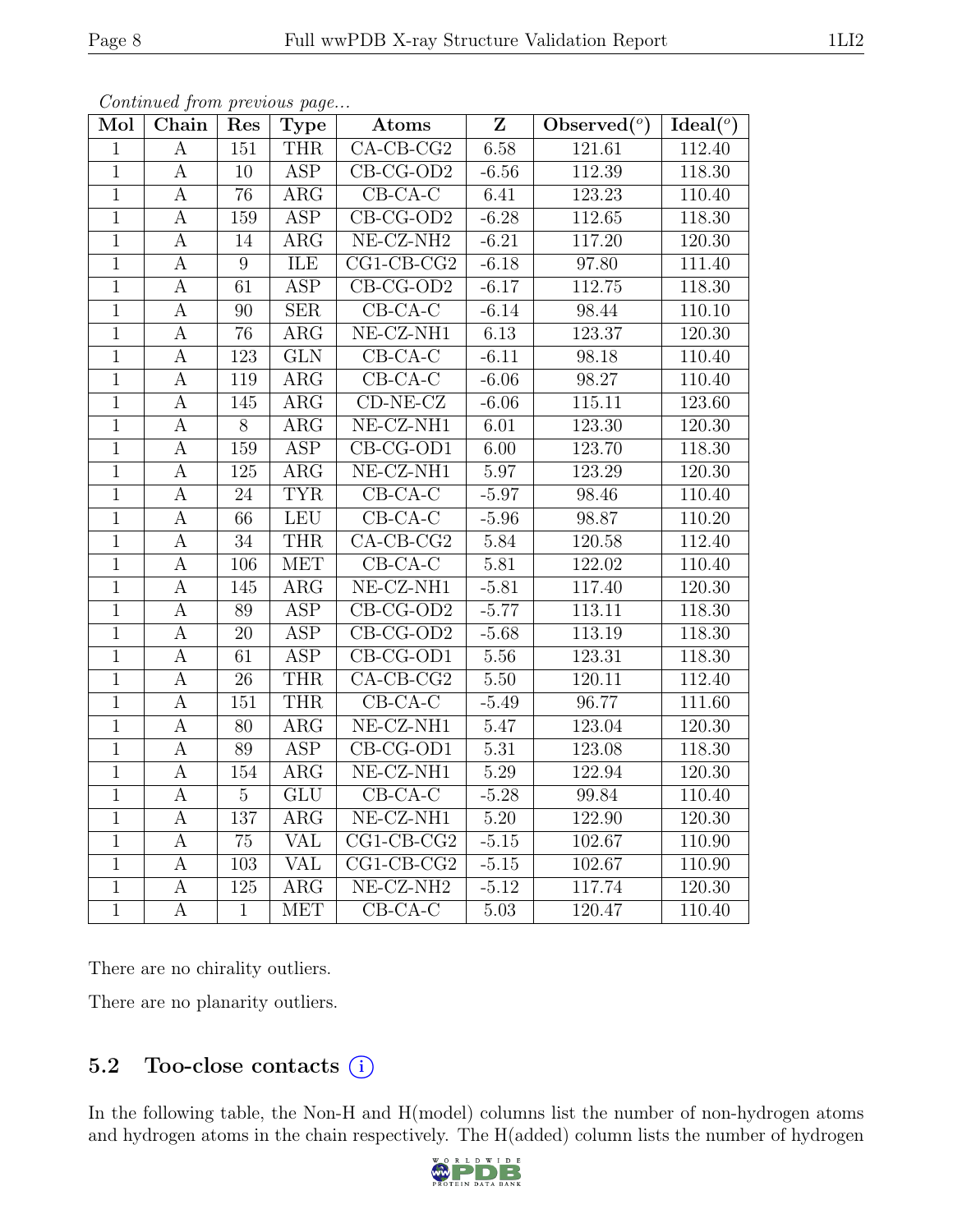|  |      |      |     | Mol   Chain   Non-H   H(model)   H(added)   Clashes   Symm-Clashes |
|--|------|------|-----|--------------------------------------------------------------------|
|  | 1290 | 1310 |     |                                                                    |
|  |      |      |     |                                                                    |
|  |      |      |     |                                                                    |
|  |      |      |     |                                                                    |
|  | 66   |      |     |                                                                    |
|  | 1373 | 1327 | 1 ก |                                                                    |

atoms added and optimized by MolProbity. The Clashes column lists the number of clashes within the asymmetric unit, whereas Symm-Clashes lists symmetry-related clashes.

The all-atom clashscore is defined as the number of clashes found per 1000 atoms (including hydrogen atoms). The all-atom clashscore for this structure is 5.

All (13) close contacts within the same asymmetric unit are listed below, sorted by their clash magnitude.

| $\rm{Atom}\text{-}1$ | $\rm{Atom}\text{-}2$ | Interatomic    | Clash         |
|----------------------|----------------------|----------------|---------------|
|                      |                      | distance $(A)$ | overlap $(A)$ |
| 1:A:16:LYS:HD2       | 1:A:17:ILE:N         | 1.83           | 0.94          |
| 1:A:123:GLN:NE2      | 1:A:125:ARG:HD2      | 1.89           | 0.88          |
| 1:A:16:LYS:HD2       | 1:A:17:ILE:H         | 1.41           | 0.83          |
| 1: A:1: MET:HA       | 1: A:5: GLU:OE1      | 1.87           | 0.74          |
| 1: A: 123: GLN: HE21 | 1:A:125:ARG:HD2      | 1.49           | 0.74          |
| 1:A:1:MET:HG2        | 1: A: 158: TRP: CD2  | 2.34           | 0.62          |
| 1: A:1: MET:HG2      | 1: A: 158: TRP: CE3  | 2.39           | 0.57          |
| 1:A:8:ARG:HH11       | 1:A:8:ARG:HG3        | 1.76           | 0.50          |
| 1: A:143: PRO:O      | 1:A:147:LYS:HG3      | 2.11           | 0.49          |
| 1: A:85:LYS:N        | 1: A:86: PRO:CD      | 2.77           | 0.47          |
| 1:A:8:ARG:HG3        | 1: A:8: ARG:O        | 2.14           | 0.46          |
| 1:A:145:ARG:HH11     | 1:A:145:ARG:HD2      | 1.44           | 0.42          |
| 1:A:1:MET:HE2        | 1:A:1:MET:HB2        | 1.95           | 0.42          |

There are no symmetry-related clashes.

### 5.3 Torsion angles  $(i)$

#### 5.3.1 Protein backbone  $(i)$

In the following table, the Percentiles column shows the percent Ramachandran outliers of the chain as a percentile score with respect to all X-ray entries followed by that with respect to entries of similar resolution.

The Analysed column shows the number of residues for which the backbone conformation was analysed, and the total number of residues.

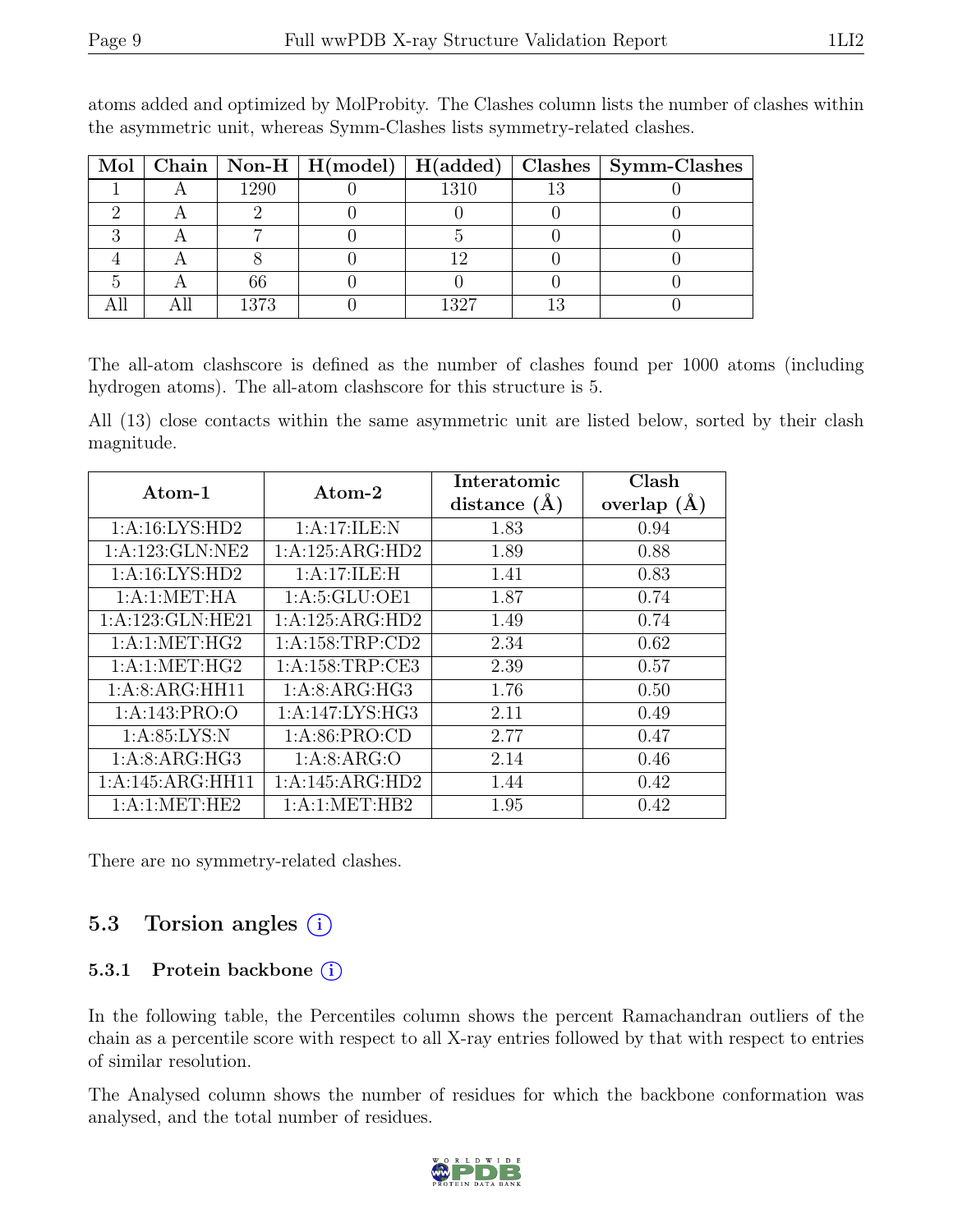| Mol   Chain | Analysed                             | Favoured   Allowed   Outliers   Percentiles |  |         |  |
|-------------|--------------------------------------|---------------------------------------------|--|---------|--|
|             | $160/164$ (98%)   156 (98%)   4 (2%) |                                             |  | 100 100 |  |

There are no Ramachandran outliers to report.

#### 5.3.2 Protein sidechains (i)

In the following table, the Percentiles column shows the percent sidechain outliers of the chain as a percentile score with respect to all X-ray entries followed by that with respect to entries of similar resolution.

The Analysed column shows the number of residues for which the sidechain conformation was analysed, and the total number of residues.

| $\mid$ Mol $\mid$ Chain $\mid$ | Analysed   Rotameric   Outliers   Percentiles     |  |  |  |
|--------------------------------|---------------------------------------------------|--|--|--|
|                                | $\mid$ 135/137 (98%)   127 (94%)   8 (6%)   19 15 |  |  |  |

All (8) residues with a non-rotameric sidechain are listed below:

| Mol | Chain | Res | Type       |
|-----|-------|-----|------------|
|     |       | 16  | <b>LYS</b> |
|     |       | 43  | <b>LYS</b> |
|     |       | 44  | <b>SER</b> |
| 1   | A     | 80  | ARG        |
| 1   | А     | 83  | <b>LYS</b> |
| 1   |       | 108 | <b>GLU</b> |
|     |       | 109 | <b>THR</b> |
|     |       | 162 | <b>LYS</b> |

Sometimes sidechains can be flipped to improve hydrogen bonding and reduce clashes. All (2) such sidechains are listed below:

| Mol | Chain | Res | L'ype |
|-----|-------|-----|-------|
|     |       |     |       |
|     |       |     |       |

#### 5.3.3 RNA  $(i)$

There are no RNA molecules in this entry.

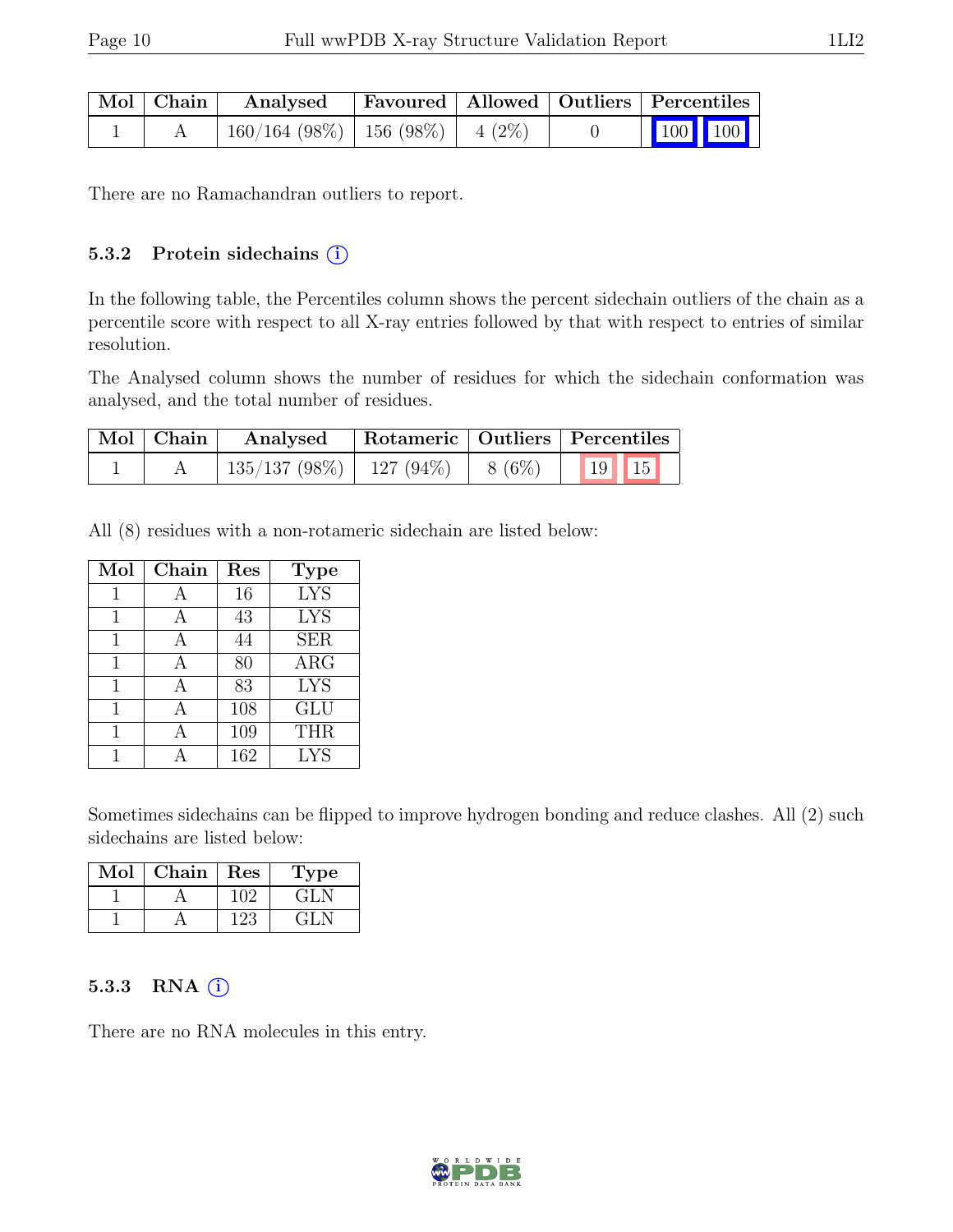#### 5.4 Non-standard residues in protein, DNA, RNA chains (i)

There are no non-standard protein/DNA/RNA residues in this entry.

#### 5.5 Carbohydrates  $(i)$

There are no monosaccharides in this entry.

#### 5.6 Ligand geometry  $(i)$

Of 5 ligands modelled in this entry, 2 are monoatomic - leaving 3 for Mogul analysis.

In the following table, the Counts columns list the number of bonds (or angles) for which Mogul statistics could be retrieved, the number of bonds (or angles) that are observed in the model and the number of bonds (or angles) that are defined in the Chemical Component Dictionary. The Link column lists molecule types, if any, to which the group is linked. The Z score for a bond length (or angle) is the number of standard deviations the observed value is removed from the expected value. A bond length (or angle) with  $|Z| > 2$  is considered an outlier worth inspection. RMSZ is the root-mean-square of all Z scores of the bond lengths (or angles).

| Mol            | Type       | Chain | $\operatorname{Res}$ |                          | Bond lengths<br>Link |             |                  | Bond angles |             |             |
|----------------|------------|-------|----------------------|--------------------------|----------------------|-------------|------------------|-------------|-------------|-------------|
|                |            |       |                      |                          | Counts               | <b>RMSZ</b> | $\# Z  > 2^{-1}$ | Counts      | <b>RMSZ</b> | # $ Z  > 2$ |
| $\Omega$<br>۰J | ſРH        |       | 400                  | $\overline{\phantom{a}}$ |                      | 0.50        |                  | 8,8,8       | 0.83        |             |
| 4              | <b>BME</b> |       | 169                  | $\overline{\phantom{m}}$ | 3,3,3                | 0.62        |                  | .2.2        | 0.29        |             |
| 4              | <b>BME</b> |       | 70                   | $\qquad \qquad -$        | 3,3,3                | 0.58        |                  | 1,2,2       | 0.89        |             |

In the following table, the Chirals column lists the number of chiral outliers, the number of chiral centers analysed, the number of these observed in the model and the number defined in the Chemical Component Dictionary. Similar counts are reported in the Torsion and Rings columns. '-' means no outliers of that kind were identified.

| Mol |      |     |  | Type   Chain   Res   Link   Chirals   Torsions | Rings |
|-----|------|-----|--|------------------------------------------------|-------|
|     | IPH  | 400 |  |                                                |       |
|     | BME  | 169 |  |                                                |       |
|     | RMF. | 170 |  |                                                |       |

There are no bond length outliers.

There are no bond angle outliers.

There are no chirality outliers.

All (2) torsion outliers are listed below:

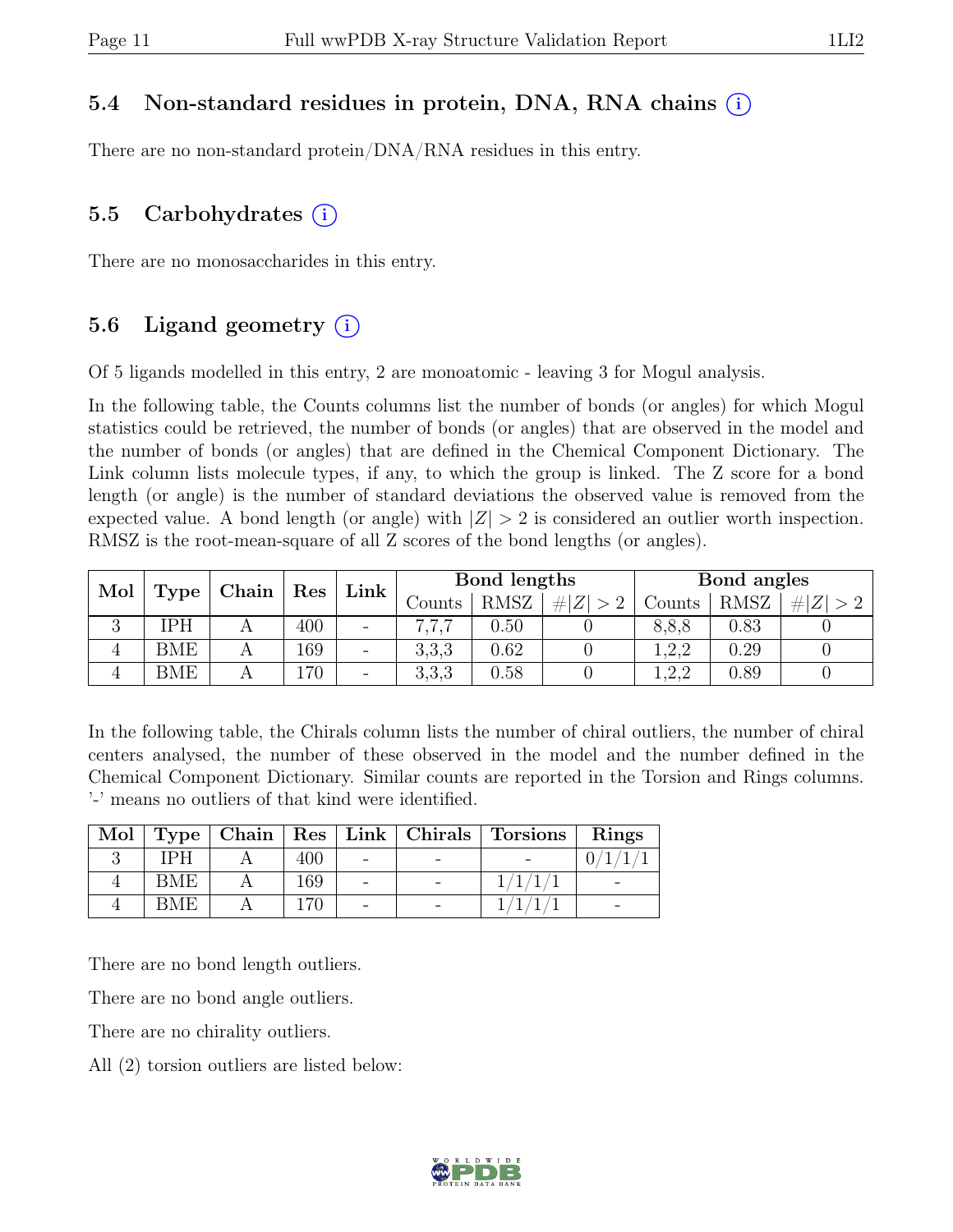| Mol   Chain   Res   Type |     | Atoms                           |
|--------------------------|-----|---------------------------------|
|                          | 170 | BME   O1-C1-C2-S2               |
|                          | 169 | BME $\vert$ O1-C1-C2-S2 $\vert$ |

There are no ring outliers.

No monomer is involved in short contacts.

### 5.7 Other polymers (i)

There are no such residues in this entry.

## 5.8 Polymer linkage issues (i)

There are no chain breaks in this entry.